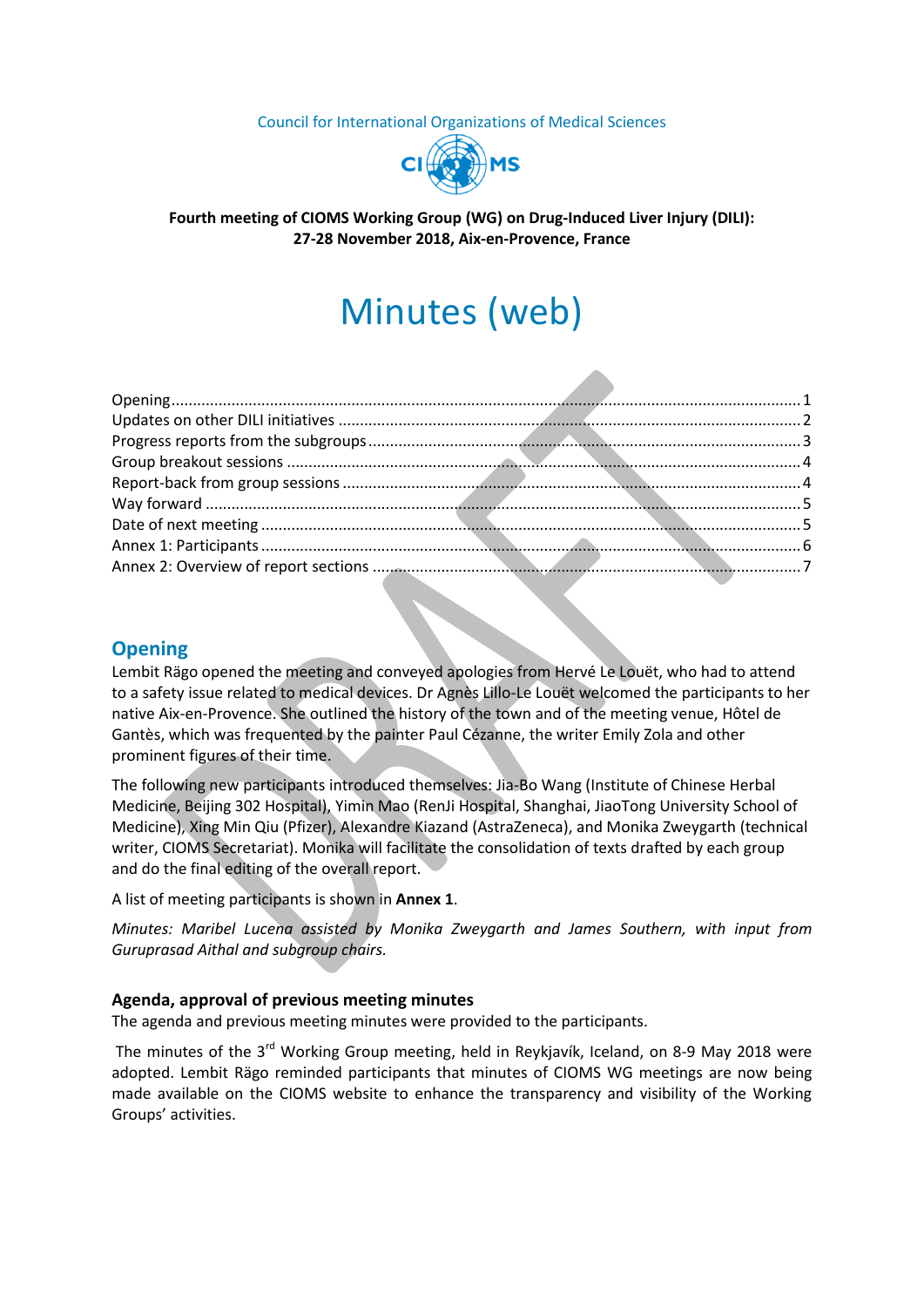

## <span id="page-1-0"></span>**Updates on other DILI initiatives**

#### **FDA-AASLD DILI meeting**

Mark Avigan encouraged the participants to attend the next annual meeting co-hosted by the U.S. Food and Drug Administration (FDA) and the American Association for the Study of Liver Diseases (AASLD), to be held in Washington on 7-8 May 2019<sup>1</sup>. A broad range of relevant topics will be discussed. A poster session on recent data on DILI -related topics has been accepted. It was suggested to summarize the main ongoing initiatives on DILI in oral presentations, if possible.

#### **COST Action 17\_112 Pro EURO DILI Network**

Raul J Andrade presented an update from the Prospective European Drug-Induced Liver Injury Network (Pro-Euro DILI Network), which he is chairing with Guruprasad Aithal as Vice-Chair. This multidisciplinary network of experts is part of the European Cooperation in Science and Technology (COST). Its aims are to pre-empt and prevent DILI, to improve clinical care and outcomes, and to foster translational research, public awareness and education. Current working group topics are: phenotyping in DILI, risk stratification, preclinical evaluation, clinical trial and investigation design, and dissemination/communication. The 1<sup>st</sup> Management Committee meeting was held in Brussels on 16 October 2018. The Network is open to interested members from any country. Current membership is from 21 European countries, China, India, the United States, Uruguay and Chile. The website is currently under construction.

In the discussion it was clarified that the main aims of this platform are networking, promoting best practices, and education. It is not geared towards research.

#### **IQ-DILI initiative**

Arie Regev presented an update from the IQ-DILI Initiative established in 2016 under the International Consortium for Innovation and Quality in Pharmaceutical Development  $\left( \text{IQ}\right) ^{2}$ . IQ-DILI currently includes 15 IQ member companies and over 60 industry participants, and has engaged with representatives from over 20 different organizations and academic institutions in the past year (TransCelerate, The Liver Forum, U.S. National Institute of Health NIH, and others). There are six working groups focusing on the following topics: (1) abnormal baselines, (2) causality assessment, (3) immunotherapy, (4) biomarkers, (5) translation of non-clinical toxicology findings into clinical trial monitoring and assessment, and (6) post-marketing pharmacovigilance. Additional topics have been identified, such as: paediatric population, elderly patients, biologicals other than checkpoints inhibitors, and drug rechallenge. IQ-DILI is preparing for its Phase II, in which it will engage in crosscompany clinical data-sharing to advance best practices for DILI prevention, detection, monitoring, and management.

#### **IMI2 TransBioLine project**

Guruprasad Aithal presented a status update from the Translational Safety Biomarker Pipeline (TransBioLine) project on behalf of Michael Merz. This will be funded by the European Commission's Innovative Medicines Initiative 2 Joint Undertaking (IMI2) and will focus on development of biomarkers, including liquid biopsies, of injury of the liver and other organ systems in clinical trials and post-marketing<sup>3</sup>. The proposal has passed the Stage 2 IMI hearing successfully in September. The project is expected to be launched in February 2019, after signature of the grant agreement and the consortium agreement.

**.** 

<sup>1</sup> <https://www.fda.gov/Drugs/NewsEvents/ucm624334.htm>

<sup>2</sup> <https://www.iqdili.org/>

<sup>3</sup> [https://www.imi.europa.eu/sites/default/files/uploads/documents/apply-for-funding/call](https://www.imi.europa.eu/sites/default/files/uploads/documents/apply-for-funding/call-documents/imi1/DraftTopic2017_Transbioline.pdf)[documents/imi1/DraftTopic2017\\_Transbioline.pdf](https://www.imi.europa.eu/sites/default/files/uploads/documents/apply-for-funding/call-documents/imi1/DraftTopic2017_Transbioline.pdf)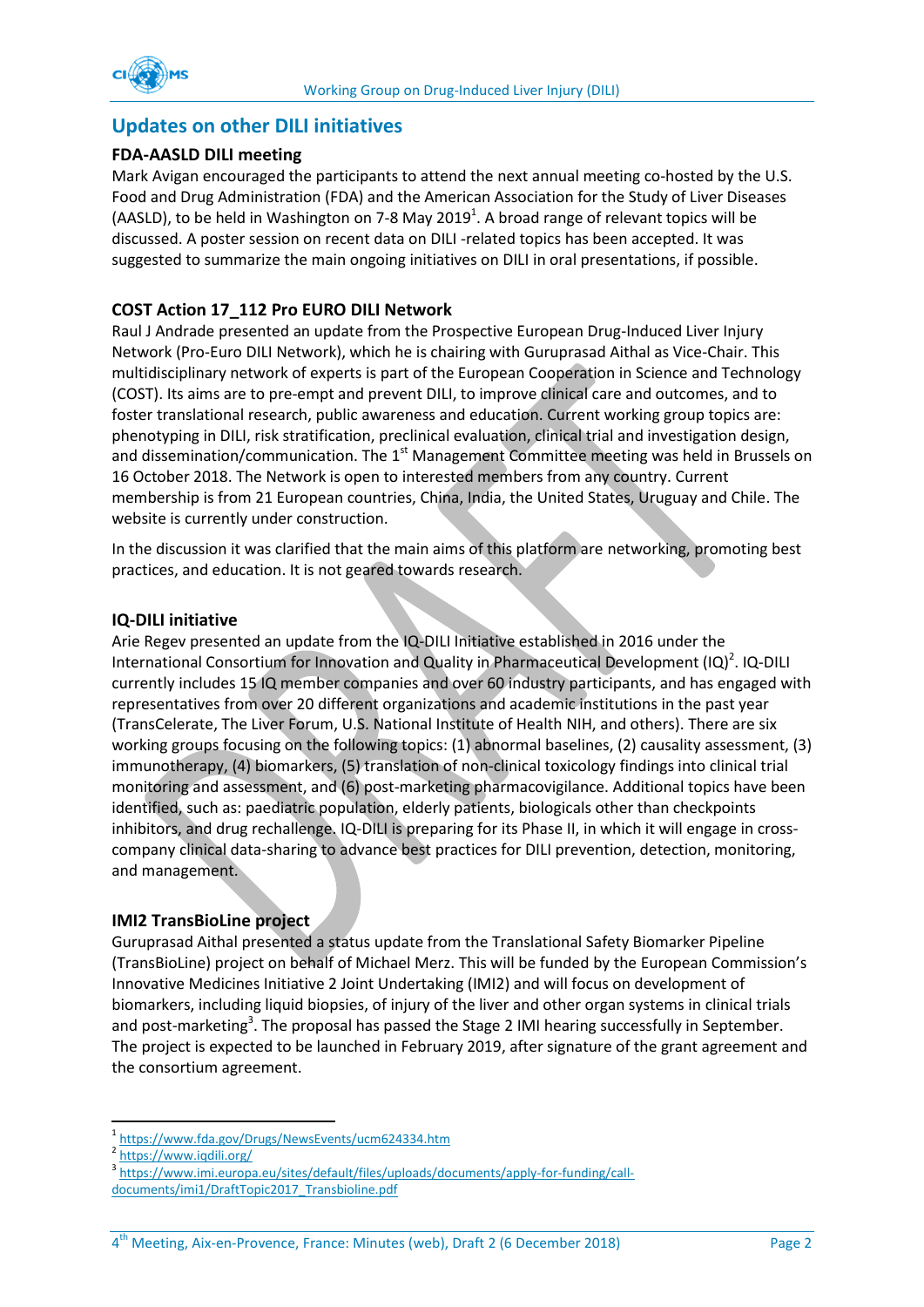

### <span id="page-2-0"></span>**Progress reports from the subgroups**

The Group Chairs presented progress updates on drafting of the report sections allocated to each group. The general and technical topics discussed during these sessions are summarized below.

Some areas of overlap between the drafts of the groups were also discussed. This discussion was continued on Day 2 of the meeting. The outcomes are reflected under "Report-back from group sessions" (pp. [4](#page-3-1) ff.) and in **Annex 2**.

#### **Group 1: Principles in Detection, Characterization and Risk Assessment of DILI in Clinical Trials and Post Marketing**

Arie Regev presented an update from Group 1. The sections are at an advanced stage of drafting; some of them need to be shortened.

Overlaps were identified between the section on DILI in Japan covered by Group 1 and the overview of registries covered by Group 2 (see Annex 2). These two sections will be reconciled to avoid any contradictions and minimize duplication.

**Scope of recommendations:** It was suggested that the CIOMS report should provide high level recommendations that can be taken up around the world.

**Samples:** Data analysis on DILI depends on collection of samples using a consistent methodology, appropriate storage and documentation. CIOMS could recommend storage of "for-safety" samples for future testing as and when required. It was noted that not all companies find this cost-effective.

**CIOMS DILI Case Report Form:** Group 1 is drafting a model Case Report Form ("e-CRF") specific to DILI. This will have a checklist of data to collect in case of suspected DILI, and will be triggered by a threshold biomarker value defined in companies' clinical trial protocols. The threshold can be flexible and can be altered depending on the trial. The form will have an algorithm listing the questions that clinicians/investigators need to answer, so that information is collected systematically and consistently to make sense for a reviewer.

In the discussion it was suggested that the form and underlying advice should be kept simple, easy to follow for investigators and study co-ordinators, and relevant to ensure that the information helps decision-making and adjudication. Participants discussed some specific considerations in this regard, e.g.: use of coded fields linked to defined terminologies, importance of dates of onset and duration, and inclusion of a narrative field for remarks. Based on the information entered by clinicians, adjudication would be done in three steps: (1) Ascertaining point data, (2) considering narrative information, and (3) the actual causality assessment. The first two steps will be described in the white paper being drafted by Group 1; the third step is separate from the proposed DILI "e-CRF".

Participants also discussed how the proposed CIOMS DILI "e-CRF" would be linked with the e-CRF related to each specific trial, and to what extent it adds value or increases the burden of data collection. It was suggested to make the case that the **cost of not collecting data** (and therefore not being able to adjudicate DILI cases correctly) may be higher than the cost to companies of implementing the CIOMS DILI form.

The consensus was that the information and the CIOMS form would be helpful. It was also agreed that the form should be offered electronically. It will be made available on CIOMS website for adaptation by companies, and will be updated periodically in light of user feedback and scientific advances. CIOMS would be willing to find ways to maintain this form, if the Working Group decided that it is a good idea and that the form should be proposed as a standard.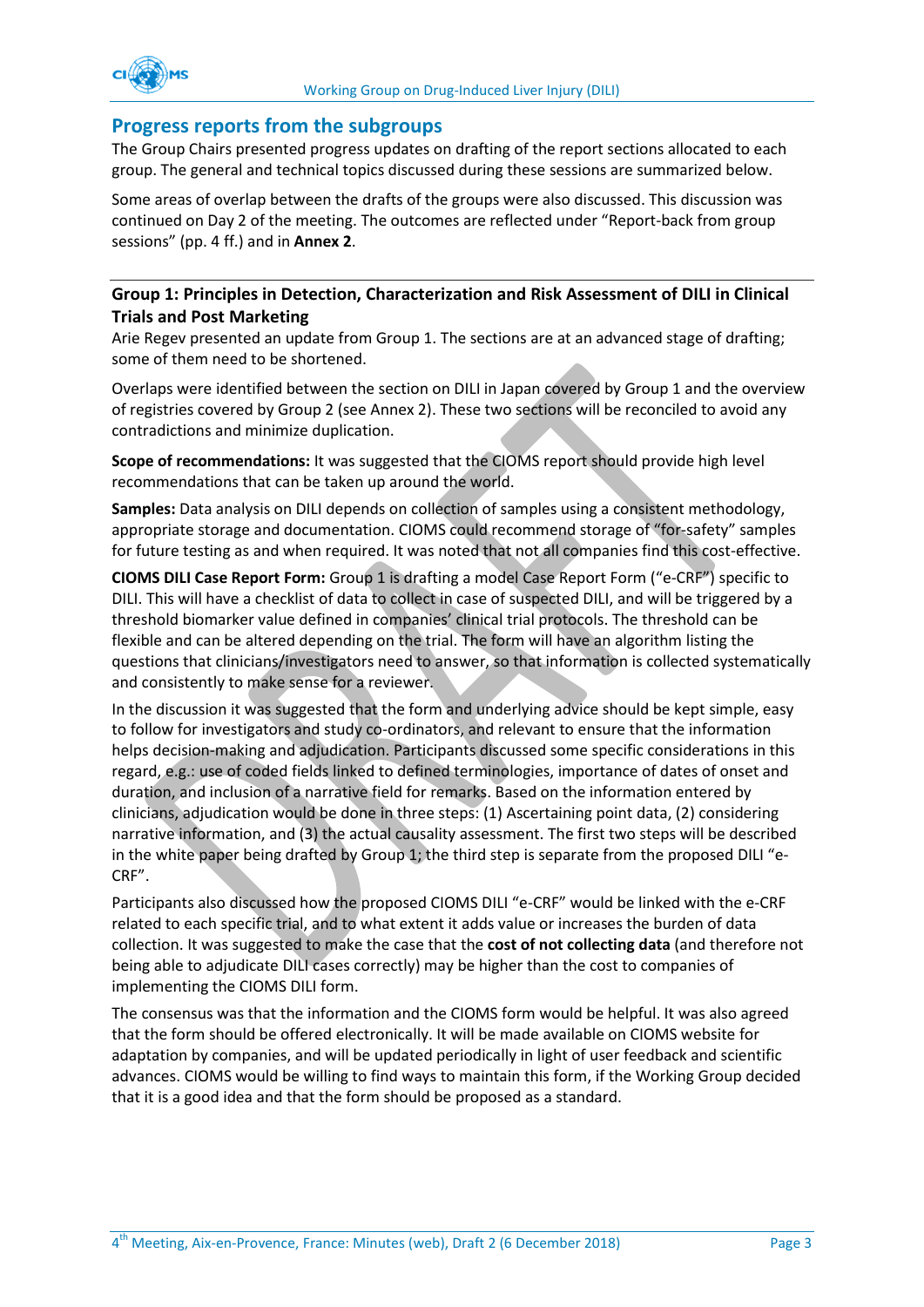



#### **Group 2: Liver Safety Biomarkers: Recommended strategies for pre-marketing and postmarketing studies and efforts**

Most texts are at an advanced stage. Some sections need to be shortened; a few are still at the outline stage.

*(Post-meeting note: an amended version for editing was shared by Bob on 1 December).*

**CIOMS report format:** During this update the participants commented as follows on the format of the WG report as a whole.

- **Section summaries:** Each of Group 2's main section opens with a summary of issues and recommendations. This should be done across the document to improve readability. The main headings and the summaries will provide a concise overview of the CIOMS guidance.
- **Updateable supplementary materials:** The draft document includes some comprehensive information – e.g. on registries and epidemiological studies – that is rapidly evolving. Such information will be introduced briefly in the main text, with full updateable info in an electronic appendix. CIOMS will find ways to ensure that this supplementary information stays current.

**Group 3. DILI risk stratification, risk minimization measures and risk communication**

This group has drafted approximately 90 pages in total; the document needs editing and formatting. In reviewing this group's progress the following related topics were discussed:

**Labelling:** Current product labeling on DILI is inconsistent for several reasons: data on DILI themselves are scarce and inconsistent, regulatory requirements differ between jurisdictions, the labels are negotiated case-by-case with regulators at the time of approval, and they are not systematically updated thereafter. The importance of labelling in mitigating DILI risks was discussed. CIOMS can make an aspirational recommendation calling for harmonization of labels with a clear risk characterization.

**Monitoring:** This is complex, specific to each product and patient, and hampered by a lack of data. Nevertheless some basic CIOMS recommendations on monitoring would be valuable. Specifically, it would be helpful to include guidance on the relationship of ALT vs AST as indicator of DILI (with links to the Biomarker section as appropriate).

## <span id="page-3-0"></span>**Group breakout sessions**

On Day 1 p.m. and Day 2 a.m. the three groups discussed separately how to proceed with completing their drafts.

#### <span id="page-3-1"></span>**Report-back from group sessions**

**Outline and overlaps:** Each group outlined the content of their sections. Some overlaps were identified and decisions made on how to address them (see **Annex 2**). It was noted that overlaps are inevitable and can be useful, as long as there are no contradictions and minimal redundancies.

**Other CIOMS reports:** Useful material, e.g. definitions and a description of sources of data on adverse effects, may be found in prior CIOMS reports. Relevant reports will be shared with the WG.

*(Post-meeting note: The following reports have been uploaded to the WG member area on the CIOMS website:*

- *Management of Safety Information from Clinical Trials: Report of CIOMS Working Group VI*
- *Development Safety Update Report (DSUR) Harmonizing the Format and Content for Periodic Safety Report during Clinical Trials: Report of CIOMS Working Group VII (copyright document – not for distribution)*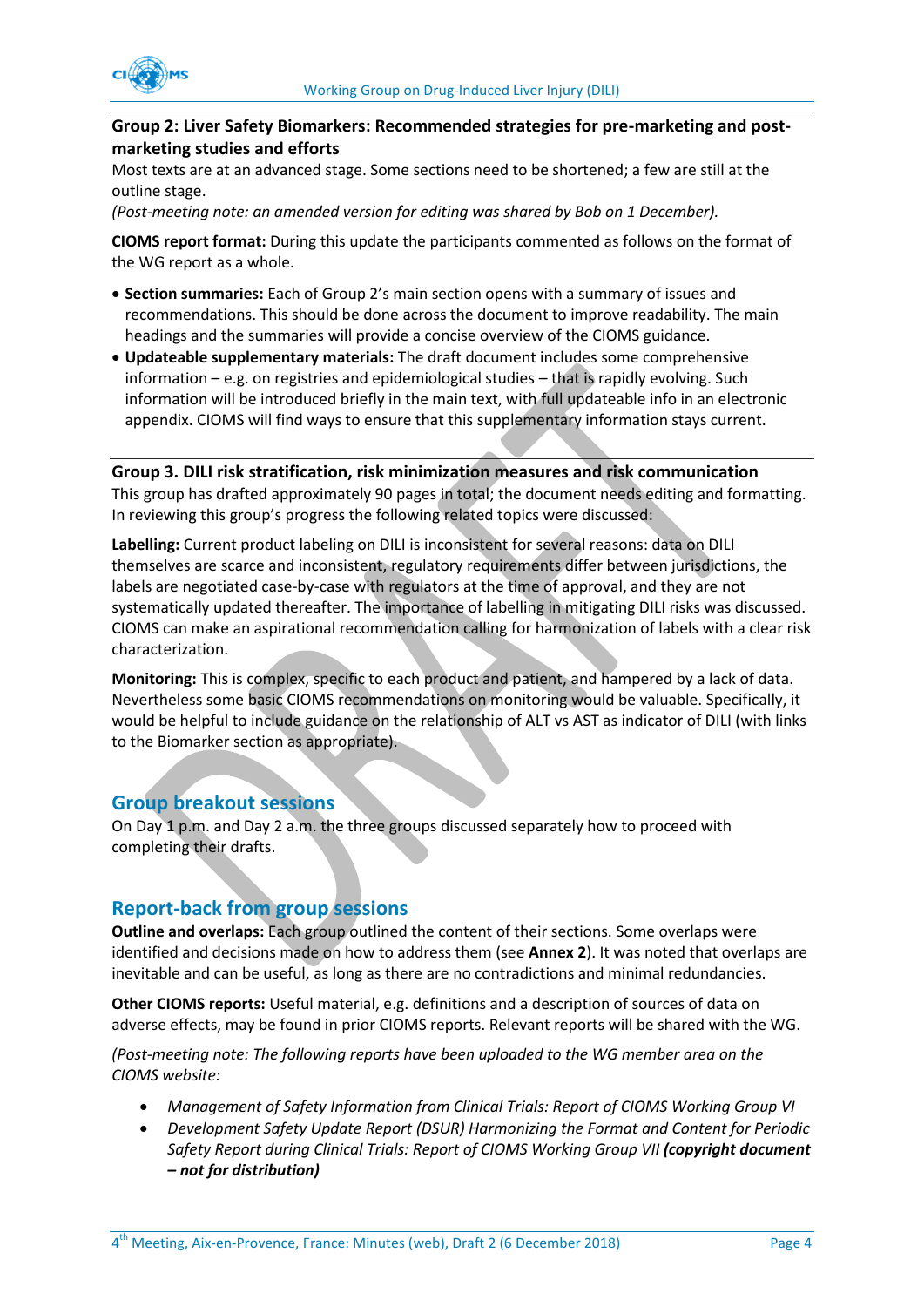



- *Practical Aspects of Signal Detection in Pharmacovigilance: Report of CIOMS Working Group VIII (copyright document – not for distribution)*
- *Practical Approaches to Risk Minimisation for Medicinal Products: Report of CIOMS Working Group IX (copyright document – not for distribution)*

#### <span id="page-4-0"></span>**Way forward**

Consolidated drafts for editing: At the 2<sup>nd</sup> WG meeting in Málaga it had been decided to form an editorial team composed of the CIOMS Secretary-General, WG and subgroup chairs, Mark Avigan as regulatory representative, Walter Straus as industry representative, and both rapporteurs. At the 4<sup>th</sup> Meeting it was agreed that the Group Chairs should consolidate the current draft(s) in a single document and share it with the full WG for comment. Monika will then combine the three texts and edit the document to make it user-friendly for a global readership.

**Timelines:** The aim is to publish the DILI guidance in 2019. Given the availability of editorial support at CIOMS it would be best if editing could start as soon as possible.

### <span id="page-4-1"></span>**Date of next meeting**

The 5<sup>th</sup> DILI Working Group Meeting will be held in Tallinn, Estonia, on 15-16 May 2019.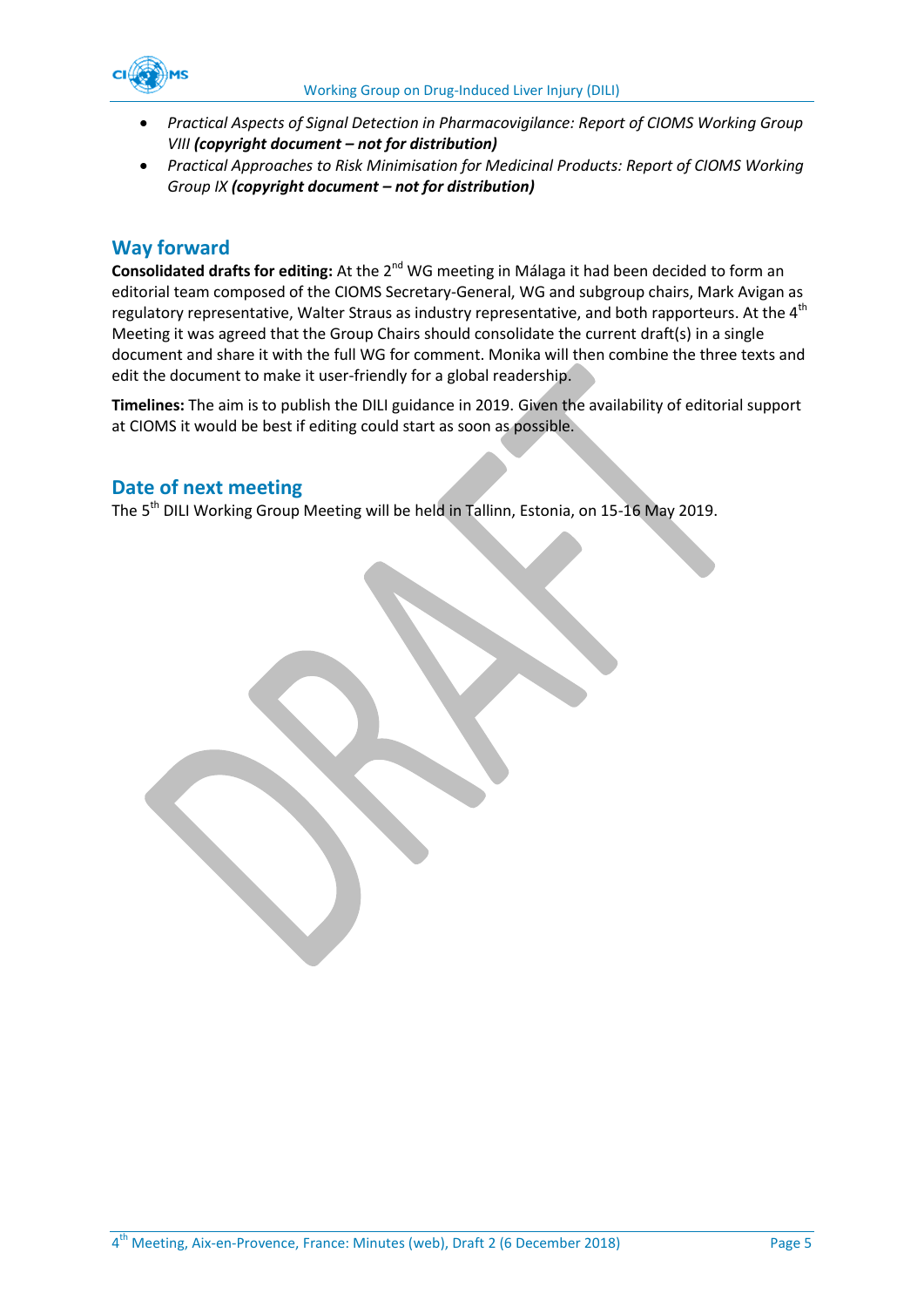

# <span id="page-5-0"></span>**Annex 1: Participants**

| $* = new$ participant |                           |                                                                                          |  |
|-----------------------|---------------------------|------------------------------------------------------------------------------------------|--|
| <b>CIOMS</b>          | Hervé Le Louët            | APHP, CIOMS President (part of Day 1 only)                                               |  |
|                       | Lembit Rägo               | Secretary-General                                                                        |  |
|                       | *Monika Zweygarth         | <b>Technical writer</b>                                                                  |  |
| Academia / Clinicians | Guruprasad Aithal         | University of Nottingham, United Kingdom                                                 |  |
|                       | Raul J Andrade            | University of Málaga, Spain                                                              |  |
|                       | Einar Björnsson           | National University of Iceland                                                           |  |
|                       | Robert Fontana            | University of Michigan                                                                   |  |
|                       | Maribel Lucena            | International Union of Basic and Clinical Pharmacology<br>(IUPHAR)                       |  |
|                       | *Yimin Mao                | RenJi Hospital, Shanghai JiaoTong University School of                                   |  |
|                       |                           | Medicine, China                                                                          |  |
| Regulators            | Mark Avigan               | U.S. FDA                                                                                 |  |
|                       | Uzu Shinobu               | Pharmaceuticals and Medical Devices Agency (PMDA),<br>Japan                              |  |
|                       | Monica Soares             | ANVISA, Brazil                                                                           |  |
|                       | James Southern            | South African Health Products Regulatory Authority<br>(SAHPRA)                           |  |
|                       | Hajime Takikawa           | Teikyo University, Consultant of Ministry of Health,<br>Labour and Welfare (MHLW), Japan |  |
|                       | Mari Thörn                | Medical Products Agency (MPA), Sweden                                                    |  |
|                       | Jean-Marc Vidal           | Formerly: European Medicines Agency (EMA)                                                |  |
|                       | *Jia-bo Wang              | Beijing 302 Hospital of China                                                            |  |
| Industry              | Michele Bortolini         | Roche                                                                                    |  |
|                       | <b>Stewart Geary</b>      | Eisai (Day 2 only)                                                                       |  |
|                       | *Alexandre Kiazand        | Astra Zeneca                                                                             |  |
|                       | <b>Gerd Kullak-Ublick</b> | <b>Novartis</b>                                                                          |  |
|                       | John Marcinak             | <b>Takeda</b>                                                                            |  |
|                       | Manfred Oster             | Sanofi                                                                                   |  |
|                       | *Xing Min Qiu             | Pfizer                                                                                   |  |
|                       | <b>Arie Regev</b>         | Eli Lilly                                                                                |  |
|                       | <b>Walter Straus</b>      | <b>Merck</b>                                                                             |  |
|                       | Javier Waksman            | FibroGen                                                                                 |  |
|                       | Hui-Talia Zhang           | Bayer                                                                                    |  |
| Anologies             |                           |                                                                                          |  |

| npologica                             |                      |                                                    |
|---------------------------------------|----------------------|----------------------------------------------------|
| World Health Organization Shanthi Pal |                      | WHO Safety and Vigilance Team (SAV)                |
| (WHO)                                 |                      |                                                    |
| Regulators                            | Mark <b>Blockman</b> | South African Health Products Regulatory Authority |
|                                       |                      | (SAHPRA) - represented by James Southern           |
|                                       | Elmar Schabel        | European Medicines Agency (EMA) - represented by   |
|                                       |                      | Jean-Marc Vidal                                    |
|                                       | Haibo Song           | CFDA, China                                        |
| Academia / Clinicians                 | Michael Merz         | University Hospital Zurich, Switzerland            |
| Consortia                             | John-Michael Sauer   | C-Path Predictive Safety Testing Consortium        |
| Industry                              | Geoffrey Ross        | Takeda - represented by John Marcinak              |
|                                       |                      |                                                    |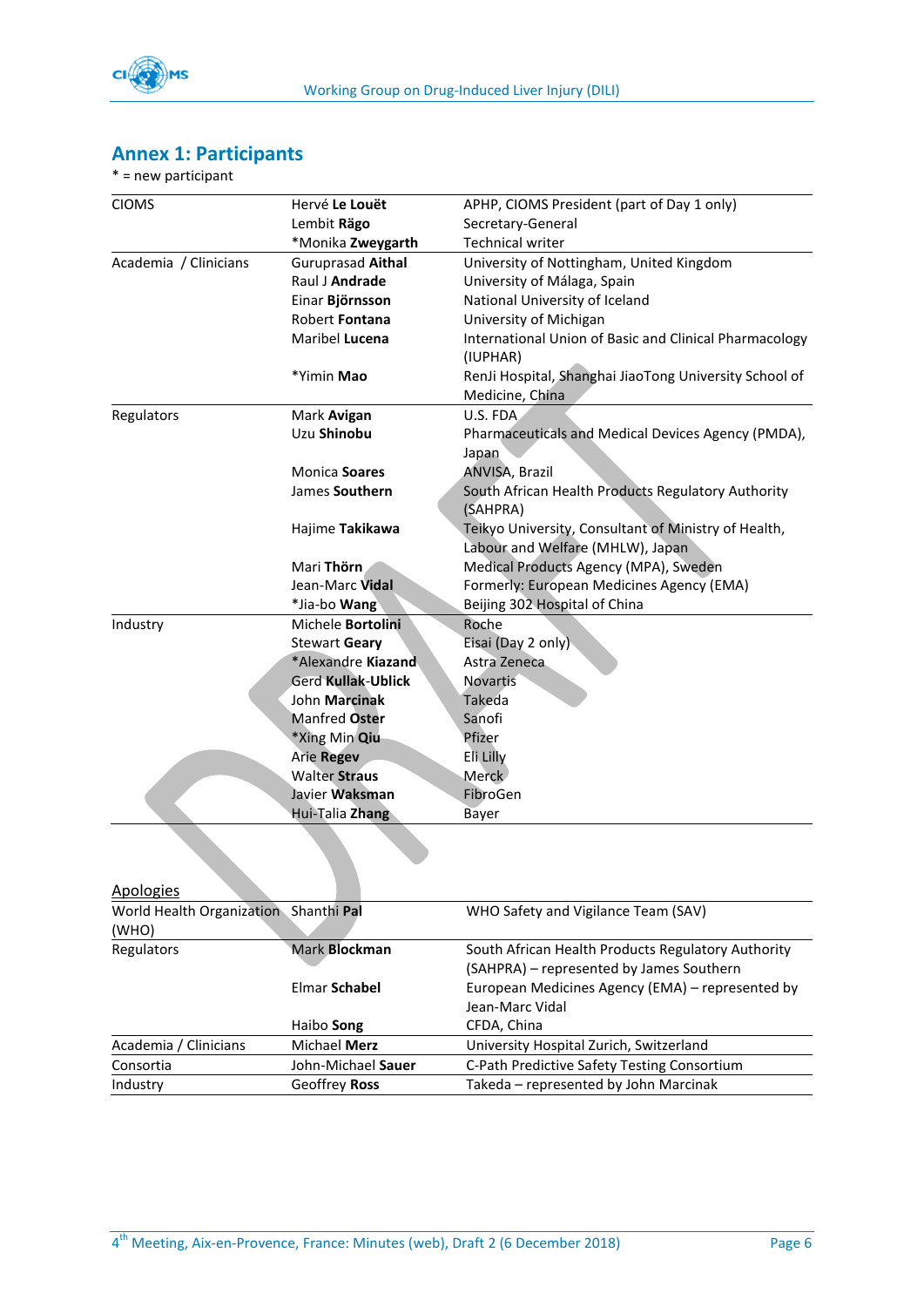

# <span id="page-6-0"></span>**Annex 2: Overview of report sections**

| Group / Section                                                                                                                             | Remarks                                                 |
|---------------------------------------------------------------------------------------------------------------------------------------------|---------------------------------------------------------|
| Group 1: Principles in Detection, Characterization and Risk Assessment of DILI in Clinical Trials and Post                                  |                                                         |
| <b>Marketing</b>                                                                                                                            |                                                         |
| Introduction                                                                                                                                | A single introduction for the entire guidance           |
| Liver biopsy for DILI Assessment                                                                                                            | document                                                |
| Case Report Forms for DILI                                                                                                                  | Liver biopsy: to be covered by Group 1                  |
| Definitions of Clinical Phenotypes                                                                                                          | Phenotypes: Introduction of concept. (Additional        |
| Liver injury related to immunotherapy for cancer                                                                                            | detail covered by Group 3)                              |
| Minimal required data                                                                                                                       | Immunotherapy: To be matched with                       |
| <b>Causality Assessment</b>                                                                                                                 | Immunotherapy: Match with Group 3's draft               |
|                                                                                                                                             | Rechallenge for diagnostic purposes to be covered       |
|                                                                                                                                             | here                                                    |
| Principles of Preclinical Assessment of DILI                                                                                                |                                                         |
| Data Analysis in Clinical Trials                                                                                                            | Severity assessment: to be covered by Group 1           |
| DILI in Japan                                                                                                                               | To be reconciled with Group 2's section on biomarkers   |
| Safety Surveillance and Post-Marketing Data Analysis                                                                                        | and post-market registries, including from Japan        |
| of DILI                                                                                                                                     | Pharmacovigilance: Overview; DILI-specific (and         |
|                                                                                                                                             | selected aspects covered by Groups 2 and 3)             |
| <b>DILI Case Narratives</b>                                                                                                                 | Case narratives could go into an appendix               |
| Group 2: Liver Safety Biomarkers: Recommended strategies for pre-marketing and post-marketing studies and                                   |                                                         |
| efforts                                                                                                                                     |                                                         |
| Biomarker definitions and contexts of use                                                                                                   |                                                         |
| Biomarker performance characteristics                                                                                                       |                                                         |
| Current standard liver safety biomarkers: applications,                                                                                     | DILI Severity: keep section brief, concept covered by   |
| interpretation, adaption versus progression,                                                                                                | Group <sub>1</sub>                                      |
| monitoring liver toxicity in clinical trials, severity                                                                                      |                                                         |
| New biomarkers (requirements, current exploratory                                                                                           |                                                         |
| biomarkers, recommendation on application and                                                                                               |                                                         |
| exploration)                                                                                                                                |                                                         |
| Ethical issues and considerations                                                                                                           |                                                         |
| Postmarketing pharmacovigilance                                                                                                             | Pharmacovigilance: Overview of data streams, role of    |
|                                                                                                                                             | registries                                              |
| Challenges with liver signal detection and assessment                                                                                       | Need a diagram of overall streams of data (check        |
|                                                                                                                                             | previous CIOMS reports, adapt and reference as          |
|                                                                                                                                             | appropriate)                                            |
| Current efforts by regulatory agencies in US, Europe<br>and Asia                                                                            |                                                         |
|                                                                                                                                             |                                                         |
| Current efforts by European, US, and other DILI                                                                                             | Registries: Short version in main text, full updateable |
| Networks                                                                                                                                    | info in an appendix                                     |
| Epidemiological studies based on large DILI cohorts<br>Group 3: DILI risk stratification, risk minimization measures and risk communication |                                                         |
| Introduction; gaps and challenges:                                                                                                          |                                                         |
| Principles of risk stratification for DILI, possibility of                                                                                  |                                                         |
| using large scale electronic medical database to                                                                                            |                                                         |
| identify DILI reports                                                                                                                       |                                                         |
| "What kind of risk" and harms of DILI phenotypes                                                                                            |                                                         |
| Characterize drug and host risk factors of DILI                                                                                             | Phenotypes,<br><b>Severity scaling:</b>                 |
| Severity categorization in product labeling and                                                                                             | Introduced briefly upfront, details here in specific    |
| communication.                                                                                                                              | context                                                 |
| Challenges of using the Common Terminology Defining                                                                                         | Agreed on Unlikely - possible - probable and above.     |
| severity (of DILI) is a good objective. CT-AE Guidance                                                                                      | Undetermined when not sufficient information            |
|                                                                                                                                             | Continued on next page                                  |
|                                                                                                                                             |                                                         |